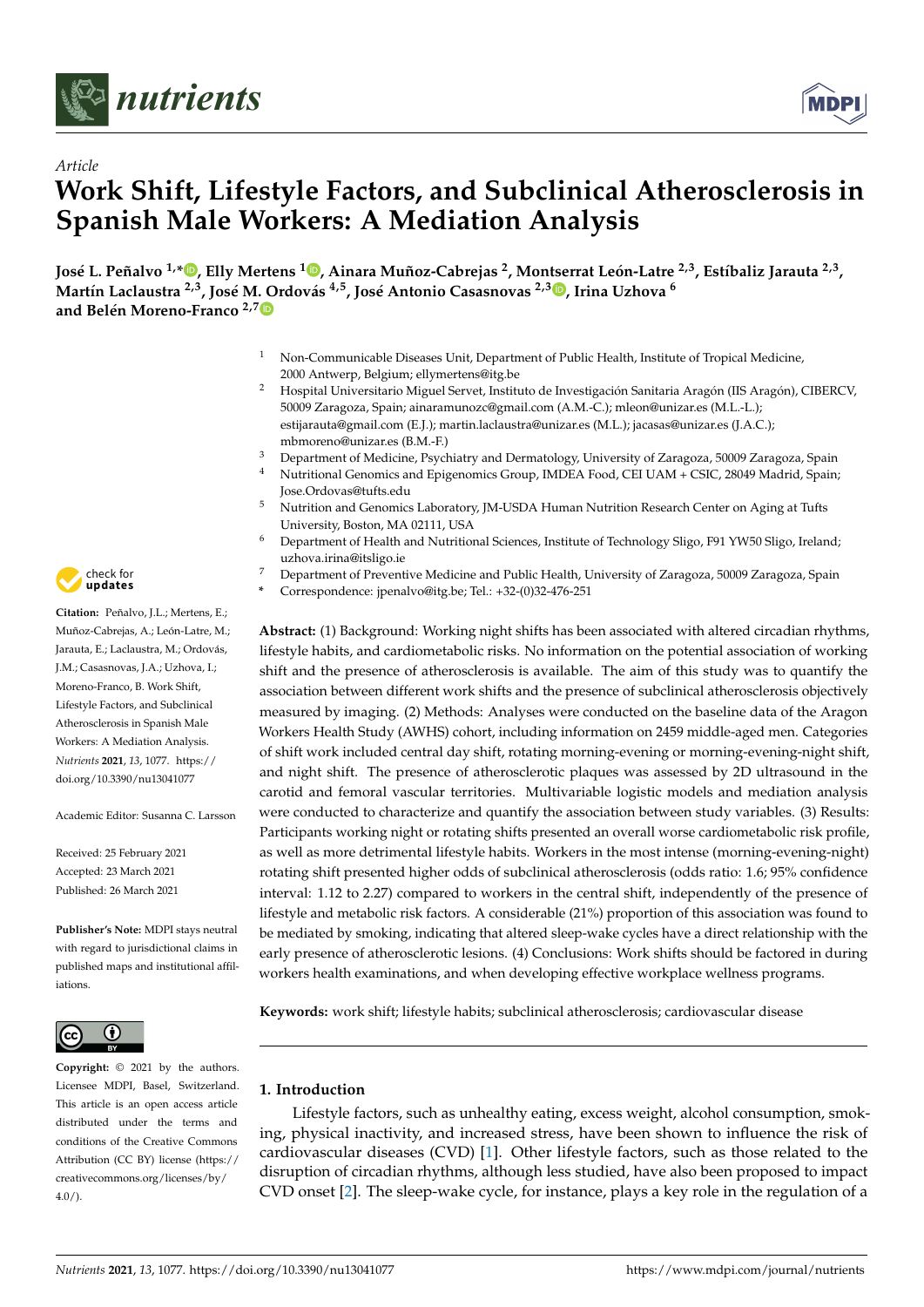number of daily physiological activities [\[3\]](#page-10-2), including eating behaviors [\[4\]](#page-10-3), peripheral tissue metabolism [\[5\]](#page-10-4), energy expenditure, body weight regulation [\[6\]](#page-10-5), and glucose and lipid metabolism [\[7\]](#page-10-6). Severe disruption of the sleep-wake cycle, when forcing meal schedules varying more than 12 hours, has been found to negatively impact CVD risk markers such as blood pressure, and postprandial glucose and insulin levels [\[8\]](#page-10-7).

Work-related factors such as night or rotating shifts severely impact the circadian rhythm [\[9\]](#page-10-8), resulting in physiological, behavioral, and psychosocial consequences, known as circadian stress [\[10\]](#page-10-9). Shift work can increase the risk of CVD by the influence of the three inter-related stress factors that conform with circadian stress. Physiological stress may result in several biological mechanisms related to inflammation or lipid and glucose metabolism; behavioral stress may impact diet and associated weight gain, smoking, diet quality and physical activity; and psychosocial stress may be related to decreased work-life balance or poor recovery following work. The misalignment between the physiological circadian cycle and working schedules is linked to higher risks of obesity, diabetes, and CVD, among other risk factors [\[8](#page-10-7)[,11–](#page-10-10)[14\]](#page-11-0).

Lifestyle-related CVD risk factors, including high BMI, unbalanced diet, smoking, and physical inactivity, probably increased by the influence of circadian stress, have also been described to occur with relation to shift work [\[15–](#page-11-1)[19\]](#page-11-2). Since altered circadian rhythms can alter lipid metabolism regulation, shift work may impact the development of early presence of atherosclerotic lesions, known as subclinical atherosclerosis.

The measure of subclinical atherosclerosis in several body locations, such as carotid, femoral and coronary arteries, allows one to find evidence of vascular disease before it causes symptoms [\[20\]](#page-11-3). In concrete, the presence of femoral plaques has been demonstrated as a strong marker of coronary lesions, being the most prevalent subclinical atherosclerotic alteration with the strongest association with traditional CVD risk factors [\[20](#page-11-3)[,21\]](#page-11-4).

Although the relationship between the type of shift work and a higher risk of CVD has been previously described, to our knowledge, no previous study has examined the association between the type of shift work and lifestyle factors with the presence of atherosclerotic plaque examined in the subclinical stage by imaging techniques. The aim of this study was to examine this possible association and to understand the influence that lifestyle aspects and traditional metabolic CVD risk factors may play in modulating this relationship.

# **2. Materials and Methods**

## *2.1. Study Design, Setting, and Participants*

The Aragon Worker's Health Study (AHWS) is a prospective cohort aiming to investigate the determinants of the development and progression of metabolic abnormalities and subclinical atherosclerosis in 5678 apparently healthy middle-aged workers recruited between 2009 and 2012 [\[22\]](#page-11-5). From 2011 to 2014, participants aged 39–59 years (95.0% men) underwent subclinical atherosclerosis imaging and an interview with questionnaires on diet, behavior and lifestyle factors. The present study was carried out on baseline data collected from 2702 participants. Because of the small representation in this population, female workers (*n* = 132) were excluded from the analysis, along with participants with missing information on working shift (*n* = 35) or on the presence of atherosclerosis in bilateral carotid and femoral vascular territories (*n* = 76). The final sample included complete data of 2459 participants. The study was approved by the central ethics committee of Aragón (CEICA), and all study participants provided written informed consent.

#### *2.2. Definition of Working Shifts*

The distribution of working shifts at the car assembly factory are designed to allow for continuous manufacturing, and includes two fixed shifts (central 08:00–16:00, and night 22:00–06:00) and two rotating shifts (morning-evening (M-E) 06:00–14:00 and 14:00–22:00, and morning-evening-night (M-E-N) 06:00–14:00, 14:00–22:00 and 22:00–06:00). Workers on rotating shifts usually change shifts weekly.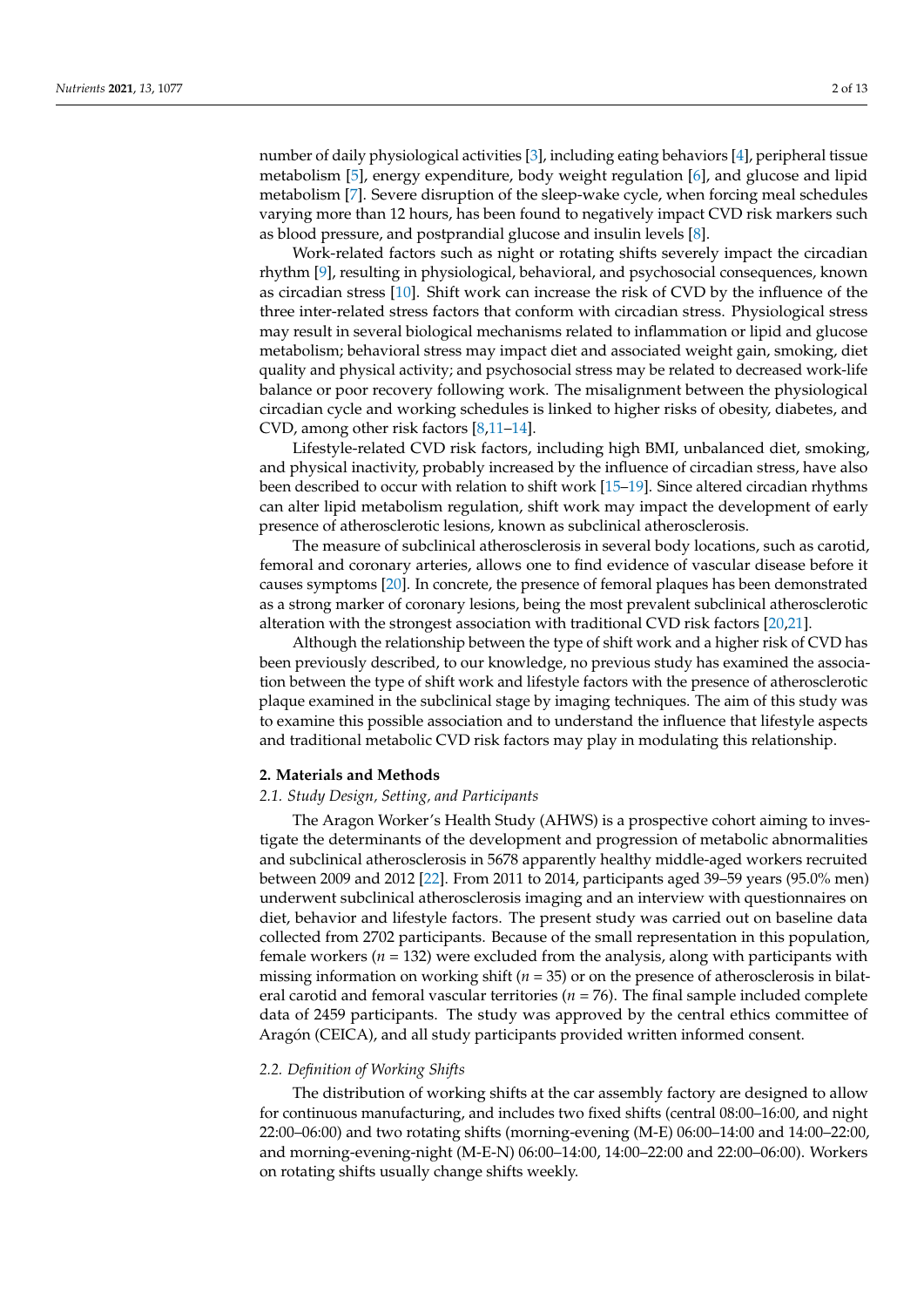## *2.3. Atherosclerosis Imaging*

The technical details of vascular imaging acquisition have been previously described in detail [\[22\]](#page-11-5). In brief, the presence of plaque in the carotid and femoral vascular territories, was assessed with a Philips IU22 ultrasound system (Philips Healthcare, Bothell, Washington). Ultrasound images were acquired with linear high-frequency two-dimensional probes (Philips Transducer L9–3; Philips Healthcare) using the Bioimage Study protocol for the carotid arteries [\[23\]](#page-11-6) and a specifically designed protocol for the femoral arteries [\[24\]](#page-11-7). Inspection sweeps were obtained at right and left sides for the carotid (common, internal and bulb) and femoral territories. Plaque was defined as a focal structure that protrudes into the lumen at least 0.5 mm or is >50% thicker than the surrounding intima-media thickness [\[21,](#page-11-4)[25\]](#page-11-8). All measurements were analyzed using electrocardiogram gated frames corresponding to end-diastole (R-wave) [\[26\]](#page-11-9). For this study, the presence of subclinical atherosclerosis was defined as the detection of at least one plaque in any of the vascular territories examined.

#### *2.4. Sociodemographic, Clinical, and Biochemical Characteristics*

Data on sociodemographic variables were self-reported and included age, educational level (elementary school, secondary school, college degree, or other higher education degree), civil status (married, single/divorced, widowed, or other), number of family members, and type of work (manual labor or sedentary).

Clinical and laboratory data were obtained in the annual medical examination performed in the factory and included BMI, waist circumference, blood pressure, medical history, and the current use of medication. Blood and urine were collected after at least 8 h of overnight fasting. Glucose, total cholesterol, high-density lipoprotein cholesterol (HDL-c), and triglyceride concentrations were determined by enzyme analysis using the ILAB 650 analyzer from Instrumentation Laboratory. Insulin was determined using the Access ultrasensitive chemiluminescence immunoassay from Beckman Coulter. Glycated hemoglobin (HbA1c) was determined by cation exchange chromatography on a reverse-phase column using the ADAMS A1c HA-810 analyzer from Arkray Factory. Low-density lipoprotein cholesterol (LDL-c) concentrations were calculated using the Friedewald formula when the triglyceride levels were <400 mg/dL [\[27\]](#page-11-10). Hypertension was determined as systolic blood pressure  $\geq$ 140 mmHg, diastolic blood pressure  $\geq$ 90 mmHg, or self-reported use of antihypertensive medication [\[28\]](#page-11-11). Diabetes was determined as fasting glucose  $\geq$ 126 mg/dl or self-reported treatment with hypoglycemic medication [\[28\]](#page-11-11). Dyslipidemia was defined as having total cholesterol  $>240$  mg/dl, LDL-c  $>160$  mg/dl, HDL-c <40mg/dl, or self-reported use of lipid-lowering drugs [\[29\]](#page-11-12). Abdominal obesity was determined as a waist circumference of  $\geq$ 102 cm. The estimation of 10-year Framingham risk score (FRS), which predicts the participant's risk of presenting with a coronary event in the next 10 years, was calculated based on sex, age, total cholesterol, HDL-c, systolic blood pressure, presence of diabetes, and smoking status, classified as  $FRS \leq 10$  (low risk),  $10 < FRS \leq 20$  (intermediate risk), and  $FRS > 20$  (high risk) [\[29\]](#page-11-12).

#### *2.5. Lifestyle-Related CVD Risk Factors*

Information on diet was retrieved by trained interviewers using a 136-item semiquantitative food frequency questionnaire (FFQ) validated in Spain [\[30\]](#page-11-13). Dietary quality was assessed by computing the Alternative MEDiterranean (aMED) score, that considers the intake of total vegetables excluding potatoes, total fruit, nuts, legumes, fish, whole grains, MUFA to SFA ratio, alcohol, and red and processed meat [\[31\]](#page-11-14). The aMED score ranged from 0 to 9, respectively, indicating the lowest and highest adherence to a Mediterranean dietary pattern. Information on leisure-time physical activity was self-reported using questionnaires validated in Spain [\[32\]](#page-11-15). The participants were asked about the average weekly time spent on 17 different types of physical activity, which was later multiplied by its energy expenditure, expressed in metabolic equivalent transfer (MET) units [\[33\]](#page-11-16), and added using all activities reported to yield a value of estimation of the total level of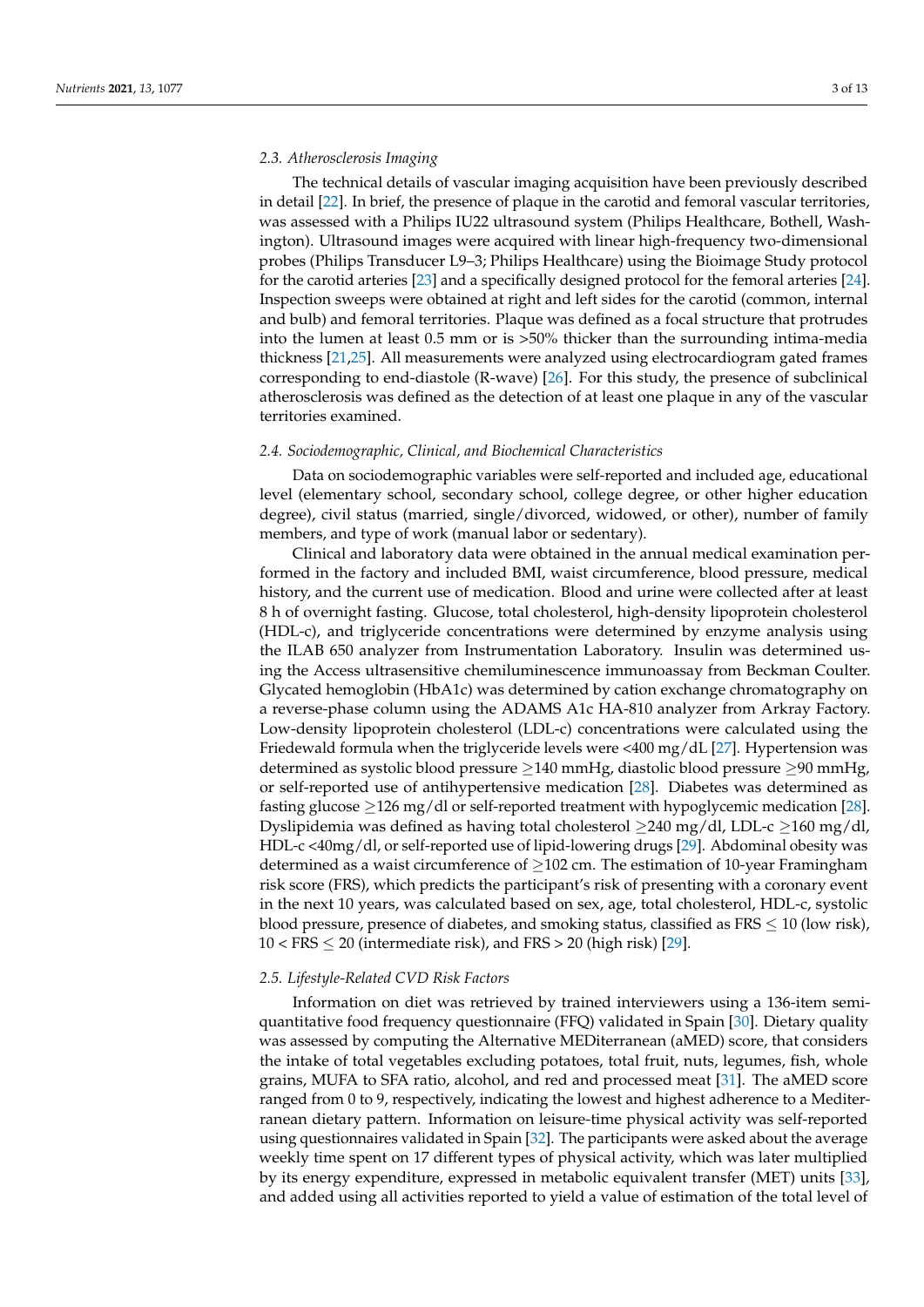physical activity per week (MET-h/week). Sedentary time was defined as the average number of sitting times, considering both working and leisure time in a typical working day. Sleep duration was calculated from self-reported hours of sleep during the week. For participants in the rotational shifts, an average sleep duration was calculated from the different types of weeks. Smoking habits were categorized as current smoking if the participant reported having smoked in the last year, former smoking if the participant had smoked at least 50 cigarettes in his lifetime, but not in the last year, and never smoking. Ever smoking (current and former) versus never smoking was studied in the main analysis. Smoking was quantified with a self-reported number of cigarettes per day.

# *2.6. Statistical Analysis*

For descriptive purposes, counts, frequencies, means, and standard deviations were used. Differences across working shifts were assessed using Chi-square for categorical variables or ANOVA for continuous variables, and Bonferroni or Fisher post-hoc tests, respectively. To quantify the association between working shift and the presence of subclinical atherosclerosis, we used multivariable logistic regression models. Associations were reported as odds ratios (OR) and corresponding 95% confidence intervals from adjusted models. Progressive model adjustment was informed from descriptive results according to working shift. We fit an age-adjusted model (model 1) and a multivariable (model 2) model additionally including socioeconomic (education level) and lifestyle-related variables (smoking status, sleeping hours (in categories), sitting time (in hours), aMED score, and consumption of coffee) and a final multivariable model (model 3) excluding identified mediators from variables introduced in model 2. The central shift was used as a reference group as it was considered a standard working schedule. All analyses were performed using R version 3.6.2.

#### *2.7. Mediation Analysis*

A mediation analysis was conducted to explore the potential metabolic risk factors as intermediate mechanisms to explain the association between shift work and the presence of atherosclerosis and confirm whether lifestyle factors act as confounders or mediators in the association. Mediation was investigated using effect decomposition within a counterfactual framework [\[34\]](#page-11-17). This framework enables one to decompose the total effect into an indirect effect through the hypothesized intermediate variables (mediators) and the remaining direct effect. Natural direct effects, natural indirect effects and total effects were estimated using the R package 'medflex' [\[35\]](#page-11-18) built upon the class of natural effect models (NEM) based on a counterfactual approach, as introduced by Lange et al. [\[36\]](#page-12-0) and Vansterlandt et al. [\[37\]](#page-12-1). For the counterfactual, we duplicated each observation in the original dataset four times and created an artificial exposure, i.e., work shift\*, which is equal to the original work shift for the first replication and equal to the other work shifts for the second, third and fourth replications. In this duplicated dataset, the presence of subclinical atherosclerosis was imputed using multivariate models fitted to the original dataset, as specified in the statistical analysis with the additional inclusion of the mediator under study. Subsequently, the NEM was fitted to the extended data excluding the mediator under study but including the additional variable work shift\*. The work shift coefficient represents the natural indirect log-odds ratio, and the coefficient of work shift\* represents the natural direct log-odds ratio. Results were expressed as exponentiated coefficients (OR), and 95% and confidence intervals. Because of multiple comparisons in these mediation analyses, a Bonferroniadjusted *p*-value < 0.01 was considered to be statistically significant.

#### **3. Results**

Participants in the AWHS cohort are factory workers, mostly middle-aged men (Table [1\)](#page-4-0).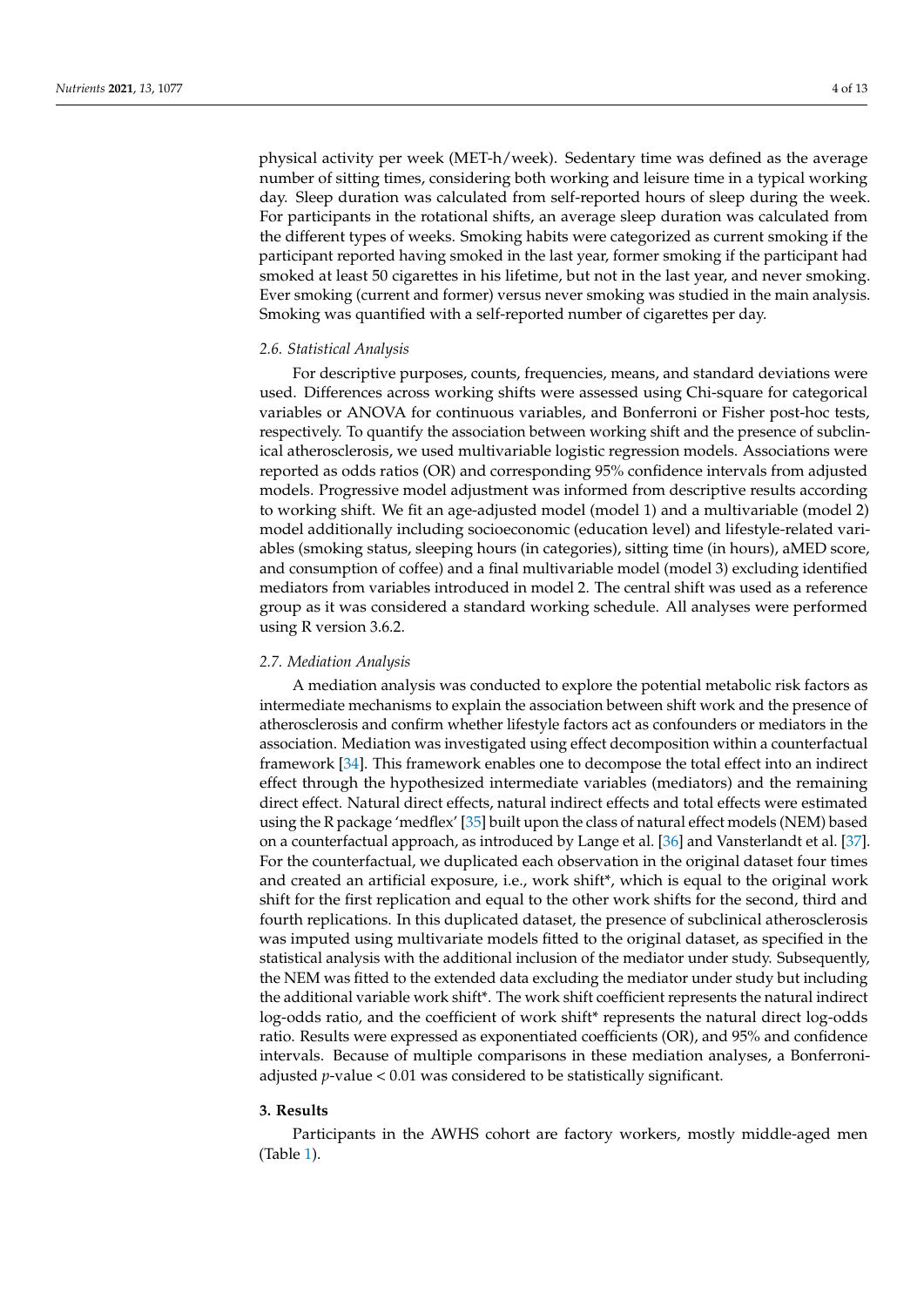<span id="page-4-0"></span>

| $M-E-N$<br>p-Value<br>$(n = 2459)$<br>$(n = 207)$<br>$(n = 260)$<br>$(n = 1493)$<br>$(n = 499)$                           |         |
|---------------------------------------------------------------------------------------------------------------------------|---------|
| $50.9 \pm 3.93$<br>$51.4 \pm 4.15$<br>$50.6 \pm 3.94$<br>$51.0 \pm 3.82$<br>$51.8 \pm 3.62$<br>Age, years                 | < 0.001 |
| $33.0 \pm 4.12$<br>Time in the company, years<br>$33.2 \pm 4.67$<br>$31.3 \pm 8.84$<br>$34.0 \pm 3.95$<br>$34.2 \pm 33.2$ | < 0.001 |
| <b>Educational level</b>                                                                                                  |         |
| Elementary school, $n$ (%)<br>1232 (50)<br>32(15)<br>914 (61)<br>138 (28)<br>148 (57)                                     | < 0.001 |
| Secondary school, n (%)<br>1073 (44)<br>88 (43)<br>537 (36)<br>343 (69)<br>105(40)                                        |         |
| College degree, n (%)<br>134(5)<br>87 (42)<br>30(2)<br>13(3)<br>4(2)                                                      |         |
| Other, $n$ (%)<br>20(1)<br>0(0)<br>12(1)<br>5(1)<br>3(1)                                                                  |         |
| Civil status                                                                                                              | 0.319   |
| Married, $n$ (%)<br>2071 (84)<br>179 (86)<br>1235 (83)<br>429 (86)<br>228 (88)                                            |         |
| Single/divorced, $n$ (%)<br>351 (14)<br>25(12)<br>236 (16)<br>62(12)<br>28(11)                                            |         |
| Widower, $n$ (%)<br>0(0)<br>17(1)<br>11(1)<br>4(1)<br>2(1)                                                                |         |
| Other, $n$ (%)<br>20(1)<br>3(1)<br>11(1)<br>4(1)<br>2(1)                                                                  |         |
| Number of family members                                                                                                  | 0.657   |
| 518(21)<br>1-2, $n$ (%)<br>44 (21)<br>309(21)<br>115(23)<br>50(19)                                                        |         |
| 3-4, $n$ (%)<br>1,831 (74)<br>151 (73)<br>1,118 (74)<br>361 (72)<br>201 (77)                                              |         |
| 5 or more, $n$ (%)<br>108(4)<br>12(6)<br>65(4)<br>22(4)<br>9(3)                                                           |         |
| Missing, $n$ (%)<br>2(0.08)<br>0(0)<br>1(0.07)<br>1(0.2)<br>0(0)                                                          |         |
| Type of work                                                                                                              | < 0.001 |
| Factory, manual labor; n (%)<br>2165 (88)<br>48 (23)<br>1437 (96)<br>430 (86)<br>250 (96)                                 |         |
| Office, sedentary, n (%)<br>294 (12)<br>159 (77)<br>56(4)<br>69 (14)<br>10(4)                                             |         |
| Physical activity                                                                                                         |         |
| Physical activity,                                                                                                        |         |
| $32.2 \pm 22.9$<br>$31.5 \pm 20.8$<br>$32.0 \pm 22.8$<br>$33.4 \pm 23.9$<br>$31.4 \pm 23.7$<br>METS-h/week                | 0.560   |
| $6.47 \pm 1.69$<br>$7.50 \pm 1.31$<br>$6.44 \pm 1.61$<br>$6.63 \pm 1.65$<br>Sitting time, h/day<br>$6.30 \pm 1.72$        | < 0.001 |
| Missing, $n$ (%)<br>11(0.7)<br>20(0.8)<br>2(1.0)<br>4(0.8)<br>3(1.2)                                                      |         |
| TV time, h/day<br>$3.59 \pm 2.36$<br>$3.35 \pm 2.32$<br>$3.56 \pm 2.35$<br>$3.67 \pm 2.42$<br>$3.84 \pm 2.39$             | 0.124   |
| Sleep time                                                                                                                | 0.010   |
| Less or equal to $5 h/day, n$ (%)<br>7(3)<br>154(6)<br>95(6)<br>37(7)<br>15(6)                                            |         |
| 6 h/day, $n$ (%)<br>52(25)<br>508 (34)<br>845 (34)<br>182 (36)<br>103(40)                                                 |         |
| $7 h/day, n$ (%)<br>1112 (45)<br>116 (56)<br>679 (45)<br>218 (44)<br>99 (38)                                              |         |
| More or equal to $8 h/day, n$ (%)<br>38(15)<br>343 (14)<br>32(15)<br>211 (14)<br>62(12)                                   |         |
| Missing, $n$ (%)<br>5(1.9)<br>5(0.2)<br>-<br>$\overline{a}$                                                               |         |
| Smoking status                                                                                                            | < 0.001 |
| 565 (23)<br>72 (35)<br>326 (22)<br>119 (24)<br>48 (18)<br>Non-smokers, $n$ (%)                                            |         |
| 1032 (42)<br>88 (43)<br>Former smokers, $n$ (%)<br>596 (40)<br>240 (48)<br>108(42)                                        |         |
| Active smokers, $n$ (%)<br>862 (35)<br>47(23)<br>571 (38)<br>140 (28)<br>104(40)                                          |         |
| Diet                                                                                                                      |         |
| Total energy, Kcal/d<br>$2910 \pm 741$<br>$2590 \pm 617$<br>$2960 \pm 745$<br>$2940 \pm 742$<br>$2850 \pm 741$            | < 0.001 |
| aMED score<br>$4.07 \pm 1.74$<br>$4.56 \pm 1.81$<br>$3.93 \pm 1.73$<br>$4.31 \pm 1.73$<br>$3.95 \pm 1.67$                 | < 0.001 |
| Missing, $n$ (%)<br>5(0.2)<br>4(0.3)<br>1(0.4)                                                                            |         |

**Table 1.** Demographics, lifestyle- and job-related characteristics of the AWHS participants according to work shift.

Data are presented as *n* (%) or mean ± SD; Central—Central-day shift; M-E—morning/evening rotation shift; M-E-N morning/evening/night rotation shift; Night—night shift; METs—Metabolic Equivalent of Tasks; aMED—alternative Mediterranean diet index; MUFA—mono-unsaturated fatty acids; SFA—saturated fatty acids, *p*-value obtained using ANOVA for continuous variables and Chi-square for categorical variables.

> Because of the factory continuous-operation mode, the majority of the participants worked in rotating shifts (81%), with the M-E modality being the most common shift (61%), and the rest being evenly distributed in the fixed shifts central and night (8.5% and 10%, respectively). Workers in the AWHS cohort are characterized by high employee retention with an average time in the company of 33.2 years (Table [1\)](#page-4-0), with slightly higher times among rotating M-E-N and night shift workers compared to central (*p* < 0.001), or rotating M-E ( $p = 0.001$ ). The central shift included the highest proportion of workers with a college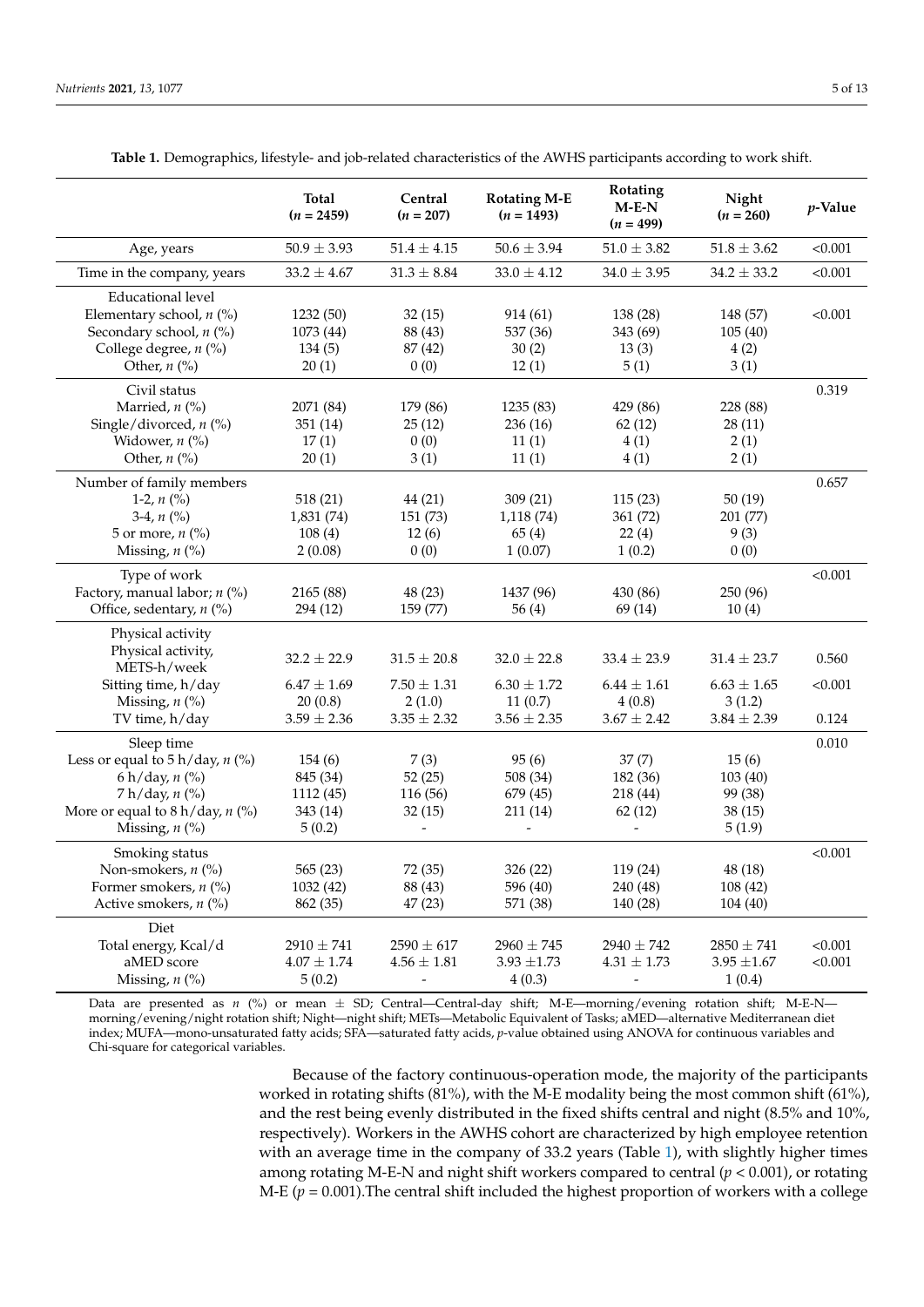degree (42%) and mostly comprised office staff (77%), as this shift represents standard working hours and administrative operations. These figures contrasted significantly with the night and rotating shifts where most of the workers had elementary school education and belonged almost entirely to the manual labor workforce. In line with the nature of the work type, central shift workers reported spending approximately 1 h more of sitting time, although the overall level of physical activity and TV hours did not differ between groups. Sleeping time was generally less among rotating shifts, and particularly among night shift workers. Active or former smokers were more frequent among the night shift workers. Dietary habits were notably different among central shift workers, scoring the highest on aMED and presenting overall lower caloric intakes, and lower consumption of unhealthy items such as processed red meat, *trans* fats, sodium, sugary drinks, and coffee (Table S1).

The prevalence of CVD risk factors associated with atherosclerosis varied greatly between shifts (Table [2\)](#page-6-0). Although there were no notable differences in the prevalence of hypertension, dyslipidemia or diabetes, there were differences in the mean values of blood pressure and markers of glucose metabolism unfavorable to both rotating and night shifts. Similarly, glycemic markers and plasma lipid fractions seem to be worse overall for the rotating shifts. The most noticeable difference between shifts corresponds to obesity. Abdominal and BMI-based obesity rates are much larger in the rotating M-E-N and night shifts, with approximately 85% of the workers with excess weight. Workers on both rotating and night shifts presented worse Framingham Risk scores (FRS) with larger fractions of people in the higher levels of risk belonging to rotating M-E (33%), rotating M-E-N (35%) or night (40%) staff, when compared with the central (28%) shift.

|                                  | Total<br>$(n = 2459)$             | Central<br>$(n = 207)$            | <b>Rotating M-E</b><br>$(n = 1493)$ | Rotating<br>$M-E-N$<br>$(n = 499)$ | Night<br>$(n = 260)$              | $p$ -Value     |
|----------------------------------|-----------------------------------|-----------------------------------|-------------------------------------|------------------------------------|-----------------------------------|----------------|
| Family history CVD               | 31(1)                             | 2(1)                              | 20(1)                               | 6(1)                               | 3(1)                              | 0.968          |
| Hypertension, $n$ (%)            | 697 (28)                          | 56 (27)                           | 407 (27)                            | 148 (30)                           | 86 (33)                           | 0.228          |
| SBP, mmHg<br>DBP, mmHg           | $125 \pm 14.1$<br>$82.6 \pm 9.47$ | $123 \pm 12.5$<br>$81.7 \pm 9.01$ | $126 \pm 14.3$<br>$82.6 \pm 9.63$   | $125 \pm 14.2$<br>$83.2 \pm 9.29$  | $127 \pm 13.8$<br>$82.6 \pm 9.21$ | 0.008<br>0.282 |
| Diabetes, $n$ (%)                | 145(6)                            | 10(5)                             | 87(6)                               | 32(6)                              | 16(6)                             | 0.871          |
| Glucose, mg/dL                   | $98.0 \pm 17.7$                   | $103 \pm 15.2$                    | $98.8 \pm 16.0$                     | $98.1 \pm 18.9$                    | $89.3 + 22.6$                     | < 0.001        |
| Insulin, uU/mL                   | $7.96 \pm 5.89$                   | $7.34 \pm 5.59$                   | $7.93 \pm 5.90$                     | $8.77 \pm 6.17$                    | $6.87 \pm 4.45$                   | 0.010          |
| Missing, $n$ $(\%)$              | 1101 (44.8)                       | 80 (38.6)                         | 682 (45.7)                          | 203(40.7)                          | 136(52.3)                         |                |
| HbA1c, $%$                       | $5.56 \pm 0.56$                   | $5.44 \pm 0.57$                   | $5.55 \pm 0.46$                     | $5.61 \pm 0.70$                    | $5.59 \pm 0.75$                   | 0.025          |
| Missing, $n$ (%)                 | 1003(40.8)                        | 78 (37.7)                         | 604 (40.5)                          | 189 (37.9)                         | 132 (50.8)                        |                |
| Dyslipidemia, $n$ (%)            | 404(16)                           | 40(19)                            | 236(16)                             | 73 (15)                            | 55(21)                            | 0.069          |
| Total cholesterol, mg/dL         | $220 \pm 36.4$                    | $216 \pm 36.5$                    | $220 \pm 36.5$                      | $219 \pm 33.2$                     | $225 \pm 41.0$                    | 0.074          |
| HDL-c, mg/dL                     | $52.9 \pm 11.4$                   | $53.9 \pm 11.5$                   | $52.9 \pm 11.3$                     | $51.9 \pm 11.4$                    | $54.1 \pm 11.8$                   | 0.039          |
| LDL-c, $mg/dL$                   | $137 \pm 32.9$                    | $135 \pm 34.5$                    | $136 \pm 33.2$                      | $136 \pm 29.6$                     | $140 \pm 35.3$                    | 0.282          |
| Triglycerides, mg/dL             | $153 \pm 102$                     | $135 \pm 91.6$                    | $153 \pm 105$                       | $158 \pm 92.2$                     | $152 \pm 107$                     | 0.048          |
| Waist circumference (cm)         | $97.9 \pm 9.25$                   | $96.8 \pm 8.76$                   | $97.3 \pm 9.17$                     | $99.3 \pm 9.33$                    | $100 \pm 9.36$                    | < 0.001        |
| Missing, $n$ (%)                 | 57(2.3)                           | 5(2.4)                            | 36(2.4)                             | 10(2.0)                            | 6(2.3)                            |                |
| BMI $(kg/m^2)$                   | $27.9 \pm 3.43$                   | $27.2 \pm 3.17$                   | $27.6 \pm 3.42$                     | $28.5 \pm 3.40$                    | $28.4 \pm 3.52$                   | < 0.001        |
| Missing, $n$ (%)                 | 6(0.2)                            |                                   | 3(0.2)                              | 2(0.4)                             | 1(0.4)                            |                |
| <b>BMI</b> categories            |                                   |                                   |                                     |                                    |                                   | < 0.001        |
| Normo-weight (BMI < 25), $n$ (%) | 478 (19)                          | 43(21)                            | 330 (22)                            | 65(13)                             | 40(15)                            |                |
| Overweight (BMI 25-30), n (%)    | 1400 (57)                         | 130(63)                           | 849 (57)                            | 275(55)                            | 146 (56)                          |                |
| Obese (BMI > 30), $n$ (%)        | 575 (23)                          | 34 (16)                           | 311 (21)                            | 157 (31)                           | 73 (28)                           |                |
| Missing, $n$ (%)                 | 6(0.2)                            |                                   | 3(0.2)                              | 2(0.4)                             | 1(0.4)                            |                |
| Central Obesity, n (%)           | 778 (32)                          | 57(28)                            | 421 (28)                            | 195 (39)                           | 105(40)                           | < 0.001        |
| Framingham Risk Score            | $0.18 \pm 0.10$                   | $0.16 \pm 0.10$                   | $0.18 \pm 0.10$                     | $0.18 \pm 0.11$                    | $0.19 \pm 0.10$                   | 0.004          |

**Table 2.** Cardiovascular risk factor of AWHS population by working shift.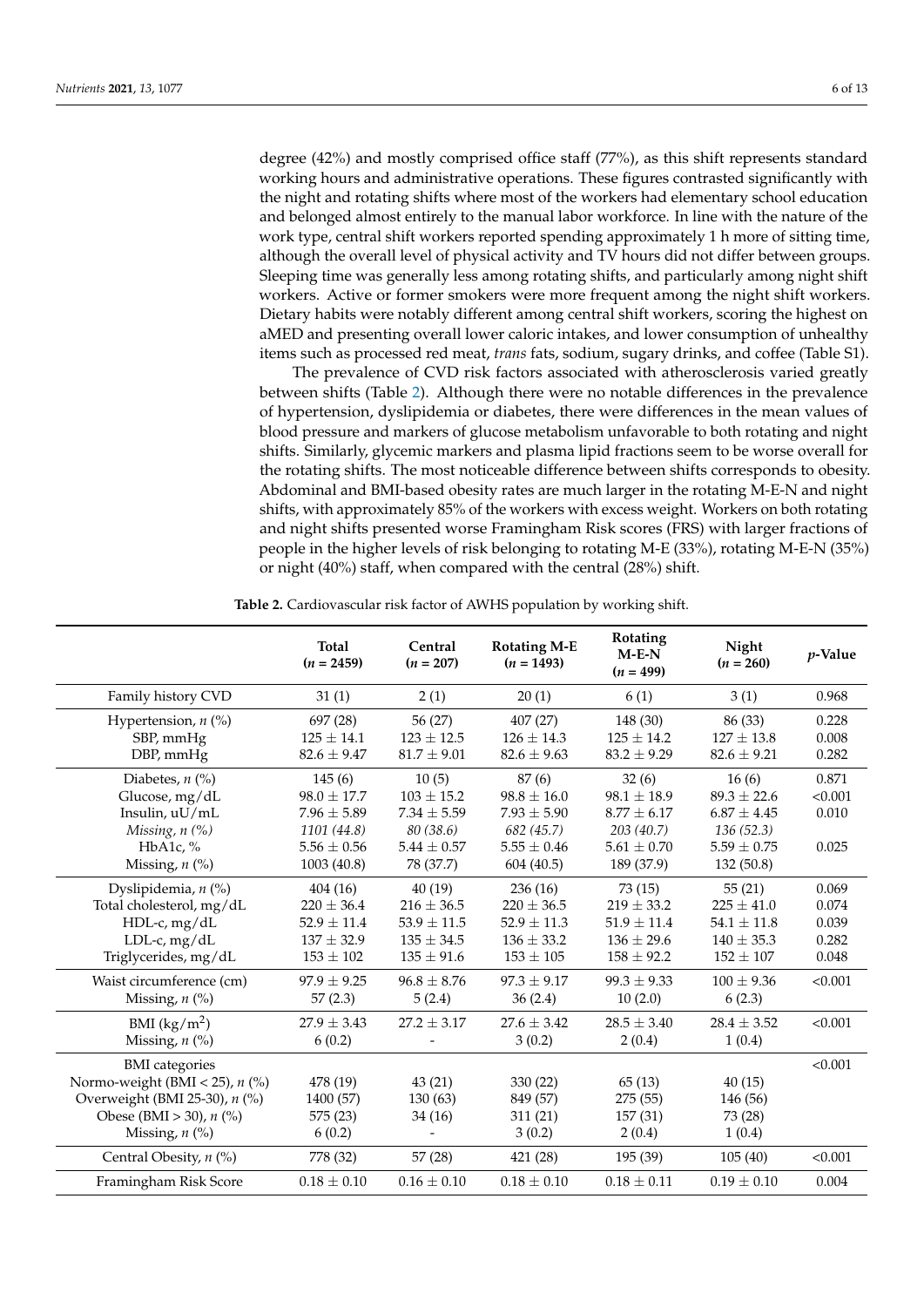<span id="page-6-0"></span>

| Table 2. Cont.                      |                              |                        |                                     |                                    |                      |                 |  |
|-------------------------------------|------------------------------|------------------------|-------------------------------------|------------------------------------|----------------------|-----------------|--|
|                                     | <b>Total</b><br>$(n = 2459)$ | Central<br>$(n = 207)$ | <b>Rotating M-E</b><br>$(n = 1493)$ | Rotating<br>$M-E-N$<br>$(n = 499)$ | Night<br>$(n = 260)$ | <i>p</i> -Value |  |
| Framingham Risk Score categories    |                              |                        |                                     |                                    |                      | 0.011           |  |
| Low (score < 10), $n$ (%)           | 555(23)                      | 60(29)                 | 336(23)                             | 118 (24)                           | 41(16)               |                 |  |
| Intermediate (score 10-20), $n$ (%) | 1080 (44)                    | 90 (43)                | 668 (45)                            | 208(42)                            | 114 (44)             |                 |  |
| High (score $> 20$ ), n (%)         | 824 (34)                     | 57(28)                 | 489 (33)                            | 173 (35)                           | 105(40)              |                 |  |

Data are presented as *n* (%) or mean ± SD; Central—Central-day shift; M-E—morning/evening rotation shift; M-E-N morning/evening/night rotation shift; Night—night shift; SBP—systolic blood pressure; DBP—diastolic blood pressure; HbA1c—glycated hemoglobin; BMI—Body mass index; LDL—Low density lipoprotein; HDL—High density lipoprotein; *p*-value obtained using ANOVA for continuous variables and Chi-square for categorical variables.

> The prevalence of subclinical atherosclerosis, defined as at least one plaque in either carotids or femoral territories, was high overall among participants (64%). However, it was more frequently observed among night shift workers (69%), rotating M-E-N (66%), and rotating M-E (64%), than central shift workers (56%) (Table [3\)](#page-6-1). In age-adjusted models (model 1), working in any shift other than the central shift was associated with a higher prevalence of plaque with similar odds across the three groups. However, in the multivariable-adjusted model correcting for potential confounders identified in the descriptive tables (Model 2), only working in the rotating M-E-N shift remained associated with higher odds of atherosclerosis (OR 1.46 95%; CI: 1.02, 20.9). Confounding variables were selected based on their association with shift work and their association with atherosclerosis risk in the present study and not considered as an intermediate in the pathway between shift work and atherosclerosis risk. However, the latter might be questioned especially for lifestyle-related factors; therefore, variables thought to potentially be in the causal pathway of the association between shift work and the presence of atherosclerosis were tested in mediation analyses. For the rotating M-E-N shift, smoking was observed to lay in the pathway of the association, explaining almost 23% of the association through indirect effects (Table [4\)](#page-7-0). Plasma glucose was also observed to behave as a mediator, although the effect was small. Once mediators were excluded from the model (Model 3), the estimate of the association between working in the rotating M-E-N and the presence of atherosclerosis increased significantly (OR 1.60, 95%; CI: 1.12, 2.27).

<span id="page-6-1"></span>**Table 3.** Odds of subclinical atherosclerosis (presence of plaque in the femoral or carotid territories) by work shift in the AWHS population.

|                                     | Model <sup>b</sup> | Central<br>$n = 207$ (%) | <b>Rotating M-E</b><br>$n = 1493$ (%) | <b>Rotating M-E-N</b><br>$n = 499\ (%)$ | Night<br>$n = 260$ (%)   |
|-------------------------------------|--------------------|--------------------------|---------------------------------------|-----------------------------------------|--------------------------|
| Atherosclerosis, $n \binom{0}{0}^a$ |                    | $117(56\%)$              | 959 (64%)                             | $333(66\%)$                             | 180 (69%)                |
|                                     |                    | $1$ (ref)                | $1.53$ ** $[1.13, 2.07]$              | $1.63$ ** $[1.16, 2.29]$                | $1.68**$ [1.14,2.48]     |
|                                     |                    | $1$ (ref)                | 1.20 [0.86,1.68]                      | $1.46 * [1.02, 2.09]$                   | 1.23 [0.81,1.87]         |
|                                     |                    | $1$ (ref)                | $\overline{\phantom{a}}$              | $1.60$ ** $[1.12, 2.27]$                | $\overline{\phantom{a}}$ |

Exponentiated coefficient (Odds Ratios (OR) and 95% confidence intervals in brackets),  $* p < 0.05$ ,  $* p < 0.01$ , <sup>a</sup> Defined as the presence of at least 1 plaque in either femorals or carotids. <sup>b</sup> Progressive model adjustment consisted of Model 1 adjusted for participant's age; Model 2 further adjusted for socio-economic confounders, i.e., educational level; and lifestyle-related confounders, i.e., smoking status, sitting time, sleep duration, adherence to Mediterranean diet and coffee intake; Model 3 removing the adjustment for smoking, as it was identified as potential mediators in the pathway of rotating M-E-N shift and atherosclerosis (see Table [4,](#page-7-0) and Supplementary Tables S2 and S3). 2429 observations used (98.8%).

> Albeit no association was observed between working in the night shift or the rotating M-E (Table [3\)](#page-6-1), mediation analyses were also carried out to identify any interaction with other variables. No other explanatory associations were observed (Tables S2 and S3).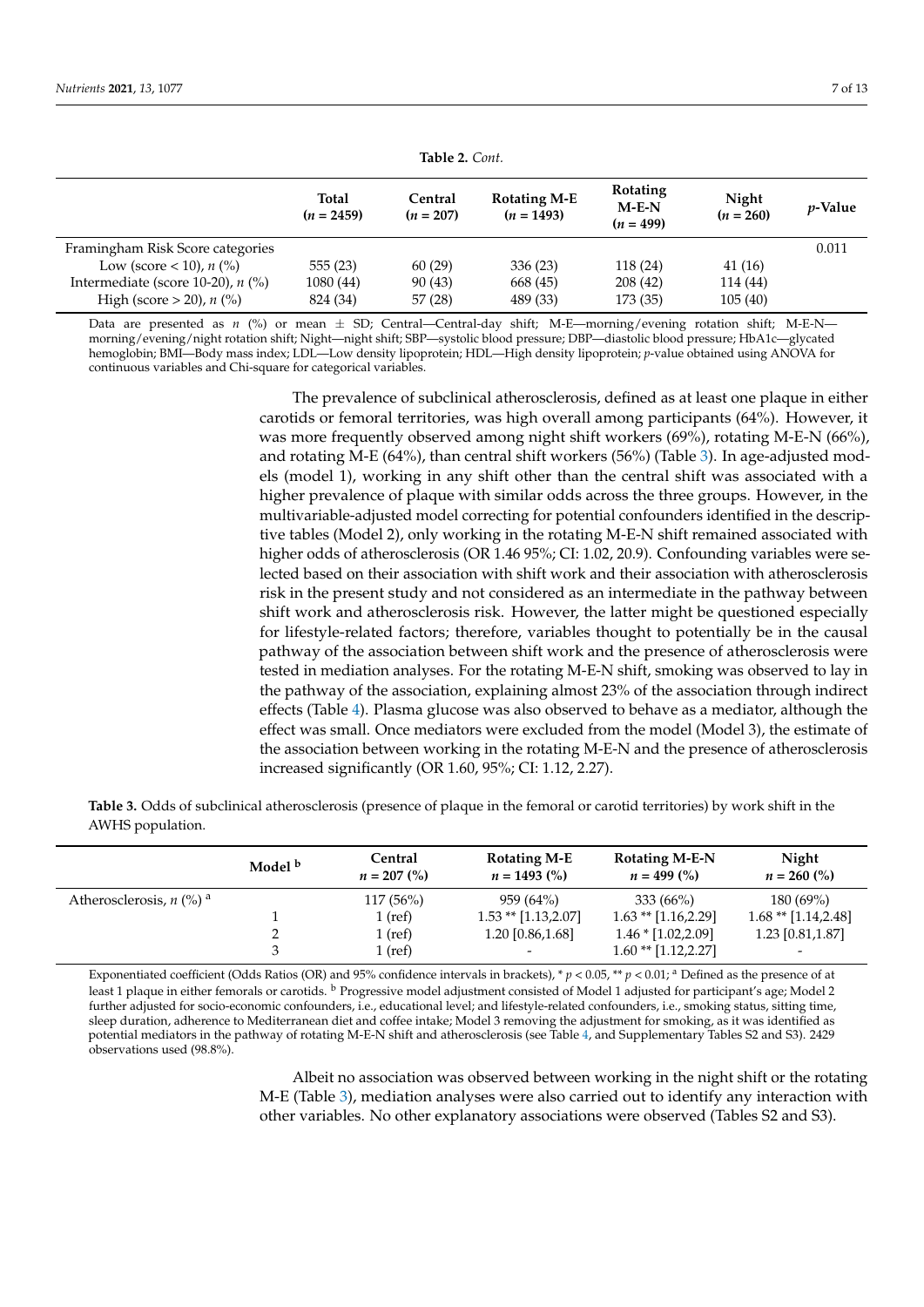| Mediator              | Model <sup>a</sup> | Natural Direct Effect b |              | Natural Indirect Effect b |      |              | Total Effect <sup>b</sup> |      |              | % Mediated b |                          |
|-----------------------|--------------------|-------------------------|--------------|---------------------------|------|--------------|---------------------------|------|--------------|--------------|--------------------------|
|                       |                    | OR                      | 95%CI        | $p$ -Value                | OR   | 95%CI        | $p$ -Value                | OR   | 95%CI        | $p$ -Value   |                          |
| Lifestyle risks       |                    |                         |              |                           |      |              |                           |      |              |              |                          |
| Smoking               | 2                  | 1.43                    | [1.01; 2.03] | 0.042                     | 1.11 | [1.03; 1.20] | 0.005                     | 1.60 | [1.12; 2.28] | 0.010        | 22.9                     |
| Sleep                 | 2                  | 1.46                    | [1.01; 2.10] | 0.042                     | 1.03 | [1.00; 1.06] | 0.076                     | 1.50 | [1.04; 2.15] | 0.028        | $\overline{\phantom{a}}$ |
| Sitting               |                    | 1.46                    | [1.01; 2.10] | 0.042                     | 0.96 | [0.90; 1.02] | 0.163                     | 1.40 | [0.97; 2.01] | 0.069        |                          |
| Mediterranean diet    |                    | 1.46                    | [1.01; 2.10] | 0.042                     | 1.02 | [0.99; 1.05] | 0.128                     | 1.49 | [1.03; 2.14] | 0.032        |                          |
| Coffee                | 2                  | 1.46                    | [1.01; 2.10] | 0.042                     | 1.00 | [0.98; 1.02] | 0.951                     | 1.46 | [1.01; 2.10] | 0.043        |                          |
| Metabolic risks       |                    |                         |              |                           |      |              |                           |      |              |              |                          |
| <b>SBP</b>            | $\overline{2}$     | 1.39                    | [0.96; 2.00] | 0.078                     | 1.05 | [1.00; 1.10] | 0.036                     | 1.46 | [1.01; 2.11] | 0.043        | $\overline{\phantom{a}}$ |
|                       | 3                  | 1.53                    | [1.07; 2.18] | 0.019                     | 1.05 | [1.00; 1.09] | 0.039                     | 1.60 | [1.12; 2.28] | 0.010        | 9.8                      |
| HbA1c                 | 2                  | 1.33                    | [0.87; 2.05] | 0.192                     | 1.06 | [0.99; 1.13] | 0.087                     | 1.41 | [0.92; 2.16] | 0.112        | $\overline{\phantom{a}}$ |
|                       | 3                  | 1.44                    | [0.94; 2.21] | 0.094                     | 1.07 | [1.00; 1.15] | 0.046                     | 1.55 | [1.02; 2.35] | 0.042        | $\overline{\phantom{a}}$ |
| BMI                   |                    | 1.45                    | [1.00; 2.09] | 0.049                     | 1.02 | [0.98; 1.06] | 0.458                     | 1.47 | [1.02; 2.11] | 0.040        |                          |
|                       | 3                  | 1.60                    | [1.12; 2.29] | 0.010                     | 1.00 | [0.96; 1.04] | 0.956                     | 1.60 | [1.13; 2.29] | 0.009        |                          |
| Waist                 |                    | 1.46                    | [1.01; 2.12] | 0.047                     | 1.03 | [1.00; 1.06] | 0.076                     | 1.50 | [1.04; 2.18] | 0.032        |                          |
|                       | 3                  | 1.62                    | [1.12; 2.32] | 0.010                     | 1.03 | [0.99; 1.06] | 0.105                     | 1.66 | [1.16; 2.38] | 0.006        | $\overline{\phantom{a}}$ |
| HDL cholesterol       |                    | 1.42                    | [0.99; 2.04] | 0.060                     | 1.03 | [1.00; 1.06] | 0.069                     | 1.46 | [1.01; 2.10] | 0.042        |                          |
|                       | 3                  | 1.53                    | [1.08; 2.19] | 0.018                     | 1.04 | [1.00; 1.08] | 0.036                     | 1.60 | [1.12; 2.28] | 0.010        | 8.5                      |
| Triglycerides         | 2                  | 1.42                    | [0.99; 2.05] | 0.058                     | 1.03 | [1.00; 1.05] | 0.047                     | 1.46 | [1.01; 2.10] | 0.042        |                          |
|                       | 3                  | 1.54                    | [1.08; 2.19] | 0.018                     | 1.04 | [1.01; 1.08] | 0.018                     | 1.60 | [1.12; 2.28] | 0.010        | 8.5                      |
| Framingham Risk Score |                    | 1.37                    | [0.95; 1.96] | 0.090                     | 1.07 | [1.01; 1.13] | 0.021                     | 1.46 | [1.01; 2.10] | 0.042        | $\overline{\phantom{a}}$ |
|                       | 3                  | 1.38                    | [0.97; 1.96] | 0.070                     | 1.16 | [1.07; 1.25] | < 0.001                   | 1.60 | [1.12; 2.28] | 0.010        | $\overline{\phantom{a}}$ |

Table 4. Estimation of the mediation effect of lifestyle and biological risk factors in the association between work shift (Morning-Evening-Night versus central shift) and the presence of subclinical atherosclerosis.

<span id="page-7-0"></span>Exponentiated coefficient (Odds Ratios (OR) and 95% confidence intervals in brackets). Because of multiple comparisons, Bonferroni-adjusted p-values below or equal to 0.01 for lifestyle risks, and below or equal to 0.003 for metabolic factors, were considered to be statistically significant. <sup>a</sup> Model 2 adjusted for age, participant's educational level, and lifestyle-related confounding variables, except the lifestyle-related variable under study. Model 3 removed the adjustment for smoking, as it was identified as a potential mediator in the pathway of work shift and atherosclerosis. <sup>b</sup> Estimations of the natural direct, indirect and total effects for rotating Morning-Evening-Night versus central shift.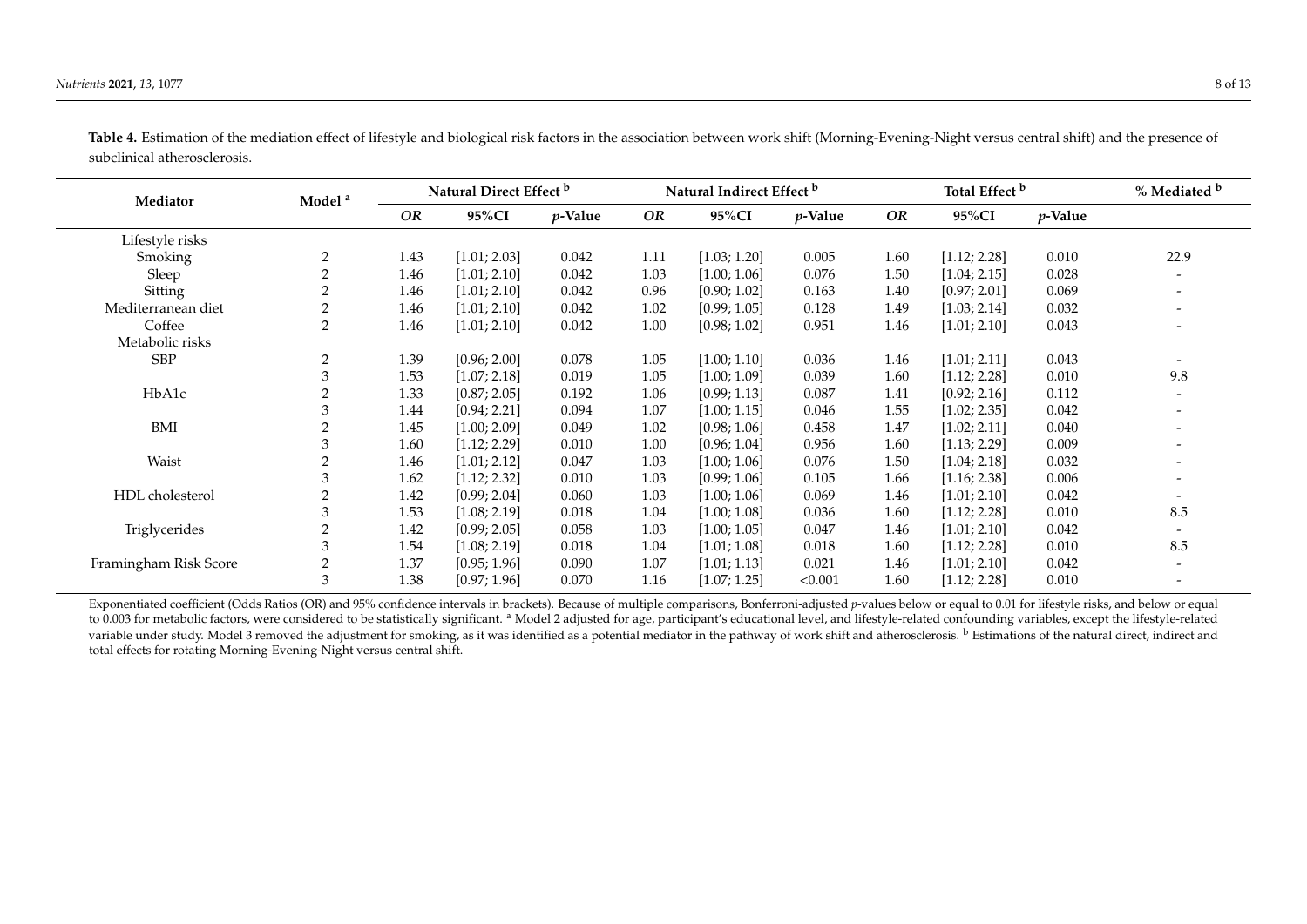# **4. Discussion**

This is the first study to examine the potential association between working shifts and the presence of atherosclerotic plaque in asymptomatic individuals. In this sample of Spanish men workers without prior history of CVD, we observed that an intense rotating shift (M-E-N) was associated with higher odds of atherosclerosis. This association was independent of metabolic risk factors but was explained partly by lifestyle-related variables such as smoking.

Previous analyses by Rizza et al. [\[14\]](#page-11-0) on a group of 88 rotating-night shift workers, and 35 former-night shift workers, revealed significantly higher levels of inflammatory, cardiometabolic risk markers, and carotid intima media thickness (cIMT), in comparison with a group of 64 day-only workers. In multivariable models, the association between rotating night-shift and cIMT was also significant [\[14\]](#page-11-0). Our results are in agreement with the association between rotational shifts and markers of atherosclerosis, even adding evidence of the association with the presence of plaque. Carotid plaque measurement has been shown to improve significantly the risk prediction of major cardiovascular events [\[38\]](#page-12-2), and the accuracy for the diagnosis of coronary artery disease, when compared with the cIMT measurement [\[26\]](#page-11-9).

Frequent changes in schedules, and disruption of wake sleep cycles, may also lead to further neurohormonal and metabolic dysregulations such as inflammation, impaired glucose tolerance, and elevated mean arterial blood pressure levels [\[8,](#page-10-7)[14\]](#page-11-0), which in turn is associated with increased risk of type 2 diabetes, metabolic syndrome, and coronary heart disease [\[11](#page-10-10)[,13](#page-11-19)[,39\]](#page-12-3). Metabolic disturbances could be caused by alterations of melatonin, leptin, or cortisol secretion. These molecules are regulated by the circadian system, where their secretion is altered by light in the night, so that a night shift could inhibit or overstimulate their secretion. They are in charge of several processes, such as sleep/wake rhythm, blood pressure regulation, appetite suppression, speed of metabolism, fat, protein or carbohydrate metabolism, among others [\[17](#page-11-20)[,40\]](#page-12-4). Due to the wide variety of processes in which these molecules are involved, it is not surprising that several health problems can be associated with the disruption of these rhythms in humans [\[12](#page-10-11)[,41\]](#page-12-5).

Our study suggests that a disruption of wake-sleep cycles may also involve altered lifestyle behaviors. Intense rotating shifts involving frequent schedule adjustments may hinder the adherence to healthy habits. In our study for instance, smoking was identified as a mediator in the association. Active or former smokers were more frequent among night shift workers when compared to rotating M-E-N (*p* = 0.004), or central shift (*p* < 0.001) workers. These results are in concordance with previous studies that describe higher odds of being a current smoker among ever night shift workers [\[18\]](#page-11-21). The dysregulation of circadian rhythm, which can increase the circadian stress and in turn result in sleep disorders, digestive problems or decreased function and concentration [\[42\]](#page-12-6), can be the cause of maintained smoking use to release stress. Indeed, fixed overnight work has been described as likely to negatively affect smoking cessation compared to other work schedules [\[43\]](#page-12-7).

Our study also highlighted the influence of shift work on dietary habits. Diet quality was better among central shift workers compared to rotating M-E  $(p < 0.001)$ , and night shifts (*p* = 0.001). Central shift workers had a higher adherence to a Mediterranean diet and maintained a healthier dietary pattern than rotating and night shifts. Rotating and night shifts had higher energy intakes and greater intakes of *trans* fats, salt, and soft drinks, compared to central shifts. These results are in line with other cross-sectional studies that associated habitual disruption of the circadian system with higher consumption of soft drinks and coffee, and lower consumption of vegetables and whole grains, and lower overall adherence to a healthy diet [\[18,](#page-11-21)[19,](#page-11-2)[44](#page-12-8)[–47\]](#page-12-9). Several studies have shown that work shifts, specifically night shift work, affect eating habits and food choices, leading to unhealthy eating patterns. These suboptimal dietary patterns could be the cause of above 85% of participants in rotating or night shifts having excess weight, resulting in larger abdominal and BMI-based obesity rates, as have been previously described [\[17](#page-11-20)[,18](#page-11-21)[,48\]](#page-12-10).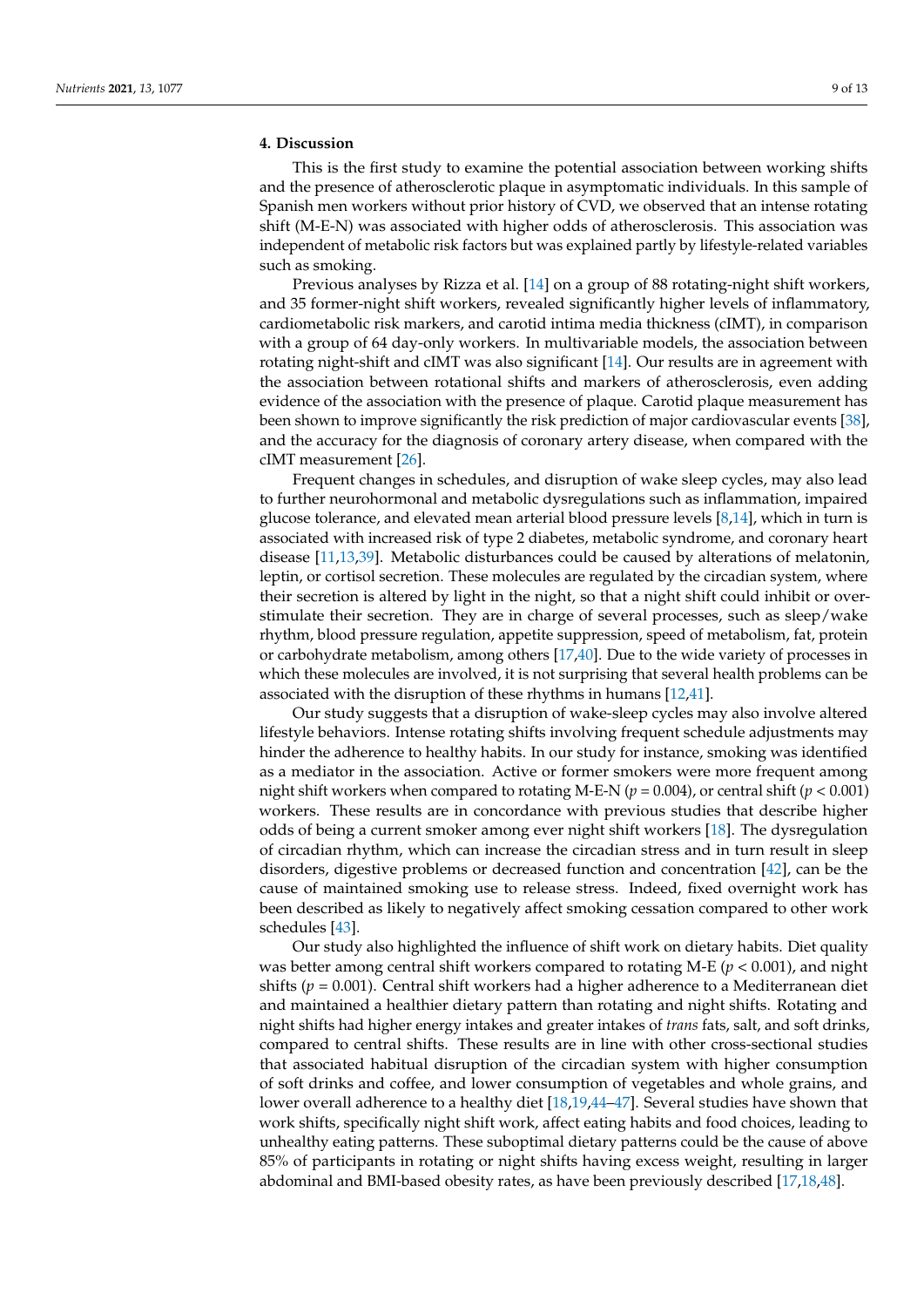In addition to an unhealthier dietary profile, we expected to observe that night and rotating shifts are associated with other unhealthy lifestyle behaviors such as higher alcohol intake and physical inactivity, as was previously described [\[49–](#page-12-11)[51\]](#page-12-12). However, we did not observe any significant difference in alcohol intake or physical inactivity between working shifts in our study. Low levels of physical activity have been previously reported in shift workers from several countries, suggesting that inactivity among shift workers may not be related to sociocultural backgrounds but associated to work schedules [\[52\]](#page-12-13). Recently, Cheng and co-workers described that only shift work without night shifts was associated with physical inactivity among men (OR 1.38, 95%; CI: 1.09–1.74); on the contrary, workers often working night shifts had a lower risk of physical inactivity [\[15\]](#page-11-1). Moreover, Loef and co-workers have shown that leisure time and occupational physical activity levels are similar among shift workers and non-shift workers [\[53\]](#page-12-14). Notwithstanding, it is widely accepted that demanding work schedules, circadian rhythm disruption and reduced time availability for physical activity may explain the possible physical inactivity associated with shift workers. In our study, and because of the office-type work performed by the central shift workers, we observed a negative association between working shift and sitting time with central workers spending more time sitting than workers in the other shifts *(p* < 0.001 for all). Rotating and night shift workers were more likely to be involved in the manual labor work, which required less sitting time. Sleeping time reported by central shift workers was different  $(p < 0.001)$  than sleeping time for rotating or night shift, with central workers reporting more hours of sleep than workers in the other shifts (*p* < 0.05 for all). No differences between rotating shifts (*p* = 0.501), or night and rotating M-E (*p* = 0.182) or night and rotating M-E-N ( $p = 0.395$ ) were observed indicating a clear distinction between central and non-central worker's sleeping time.

The present study examined the mediating role of lifestyle-related factors and biological risk factors in the association between shift work and atherosclerosis risk. The mediating factors were selected based on their association with exposure and outcome and supported by literature suggesting that the circadian disruption due to shift work affects lifestyle and biological risk factors [\[10\]](#page-10-9). The lifestyle-related factors were treated as confounding variables in our most adjusted model. However, they should also be considered as a mediator. This can be illustrated by the lifestyle variable smoking status, since having a smoking history is more prevalent among rotating shift workers (confounding) [\[54\]](#page-12-15), but smoking can also be a way to cope with the feeling of sleepiness and stress (mediator) [\[55](#page-12-16)[–57\]](#page-12-17). Likewise, shift workers may, due to their cultural background, select different foods than day-time workers (confounding), while the consumption of foods rich in saturated fats and soft drinks was higher when working in shifts (mediator of an unhealthy diet) [\[58–](#page-12-18)[60\]](#page-12-19).

Our study has several strengths and limitations worth mentioning. As far as we are aware, our study is one of the very few assessing the effect of disturbed wake-sleep routines, lifestyle risk factors and the presence of subclinical atherosclerosis. A major strength of our study is the possibility of evaluating its effect in middle-aged asymptomatic populations using an objective measurement of atherosclerosis. An important limitation is its cross-sectional design and inability to completely exclude residual confounding, particularly concerning socioeconomic variables, even though multivariable adjustment was used in the models. Moreover, it cannot be ruled out that, first, there is a possibility that participants with awareness regarding their health status might have modified their lifestyle; second, dietary and physical activity measurement errors could also have taken place. Lastly, the use of pharmacological therapy might influence variables reflecting levels of metabolic risk factors in some participants.

# **5. Conclusions**

In conclusion, in our population, distinctively worse lifestyle and cardiometabolic risk factor profiles can be observed for night and rotating work shifts, when compared to central shift workers. In particular, rotating shifts are associated with higher odds of prevalent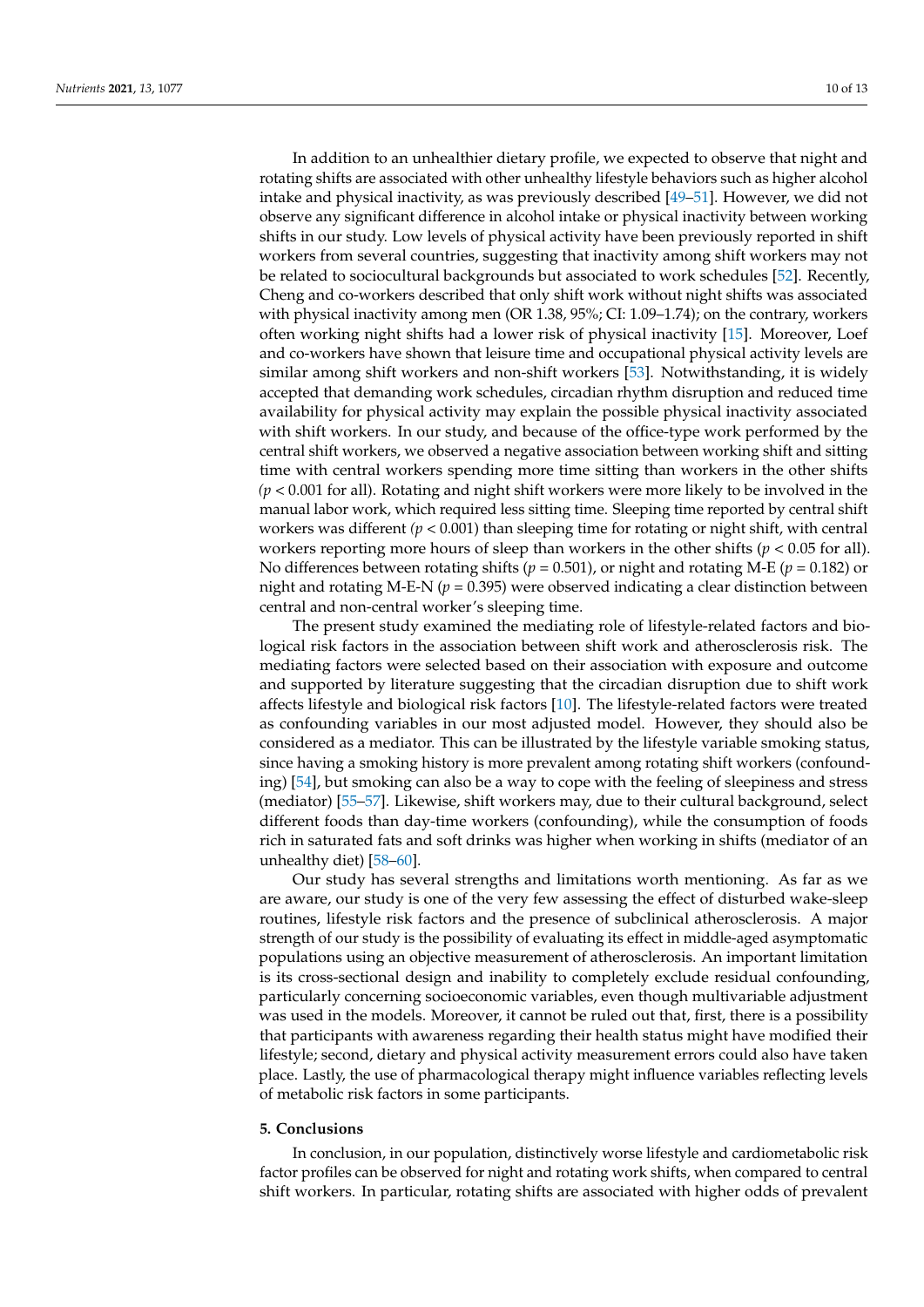atherosclerosis. Work shift should be factored in during workers' health examinations, and when developing effective workplace wellness programs.

**Supplementary Materials:** The following are available online at [https://www.mdpi.com/2072-6](https://www.mdpi.com/2072-6643/13/4/1077/s1) [643/13/4/1077/s1,](https://www.mdpi.com/2072-6643/13/4/1077/s1) Table S1. Food and beverage consumption and nutrient intake of the AWHS participants according to type of work shift; Table S2. Estimation of the mediation effect of lifestyle and biological risk factors in the association between work shift (Morning-Evening versus central shift) and the presence of subclinical atherosclerosis Table S3. Estimation of the mediation effect of lifestyle and biological risk factors in the association between work shift (night shift versus central shift) and the presence of subclinical atherosclerosis.

**Author Contributions:** Conceptualization, J.L.P., B.M.-F., M.L.-L. and J.M.O.; methodology, J.L.P., and B.M.-F.; formal analysis, J.L.P., E.M. and I.U.; data curation, M.L.-L., B.M.-F. and E.J.; writing original draft preparation, J.L.P.; writing—review and editing, E.M., A.M.-C., M.L.-L., E.J., M.L., J.M.O., J.A.C., I.U. and B.M.-F.; supervision, J.L.P.; funding acquisition, E.J., B.M.-F., M.L., J.A.C. and M.L.-L. All authors have read and agreed to the published version of the manuscript.

**Funding:** This study was supported in part by CIBERCV and grants PI18/01929, PI19/00948, and PI19/00020 from the Instituto de Salud Carlos III (co-supported by the European Regional Development Fund 'Investing in your future'). This study was additionally supported by the Institute of Tropical Medicine, Antwerp.

**Institutional Review Board Statement:** The study was conducted according to the guidelines of the Declaration of Helsinki and approved by the central Institutional Review Board of Aragón (CEICA) (PI07/09).

**Informed Consent Statement:** Informed consent was obtained from all subjects involved in the study.

**Data Availability Statement:** The data presented in this study are available on request from the corresponding author. The data are not public due to ethical reasons.

**Conflicts of Interest:** The authors declare no conflict of interest. The funders had no role in the design of the study; in the collection, analyses, or interpretation of data; in the writing of the manuscript, or in the decision to publish the results.

# **References**

- <span id="page-10-0"></span>1. World Health Organization (WHO). Global Action Plan for the Prevention and Control of NCDs 2013–2020. Available online: [https://www.who.int/nmh/events/ncd\\_action\\_plan/en](https://www.who.int/nmh/events/ncd_action_plan/en) (accessed on 12 February 2021).
- <span id="page-10-1"></span>2. Morris, C.J.; Yang, J.N.; Scheer, F.A. The impact of the circadian timing system on cardiovascular and metabolic function. *Neuroendocrinol. Pathol. Situat. Dis.* **2012**, *199*, 337–358. [\[CrossRef\]](http://doi.org/10.1016/b978-0-444-59427-3.00019-8)
- <span id="page-10-2"></span>3. Laposky, A.D.; Bass, J.; Kohsaka, A.; Turek, F.W. Sleep and circadian rhythms: Key components in the regulation of energy metabolism. *FEBS Lett.* **2007**, *582*, 142–151. [\[CrossRef\]](http://doi.org/10.1016/j.febslet.2007.06.079) [\[PubMed\]](http://www.ncbi.nlm.nih.gov/pubmed/17707819)
- <span id="page-10-3"></span>4. Bechtold, D.A.; Loudon, A.S. Hypothalamic clocks and rhythms in feeding behaviour. *Trends Neurosci.* **2013**, *36*, 74–82. [\[CrossRef\]](http://doi.org/10.1016/j.tins.2012.12.007) [\[PubMed\]](http://www.ncbi.nlm.nih.gov/pubmed/23333345)
- <span id="page-10-4"></span>5. Sassone-Corsi, P. When Metabolism and Epigenetics Converge. *Science* **2013**, *339*, 148–150. [\[CrossRef\]](http://doi.org/10.1126/science.1233423) [\[PubMed\]](http://www.ncbi.nlm.nih.gov/pubmed/23307727)
- <span id="page-10-5"></span>6. Summa, K.C.; Turek, F.W. Chronobiology and Obesity: Interactions between Circadian Rhythms and Energy Regulation. *Adv. Nutr.* **2014**, *5*, S312–S319. [\[CrossRef\]](http://doi.org/10.3945/an.113.005132) [\[PubMed\]](http://www.ncbi.nlm.nih.gov/pubmed/24829483)
- <span id="page-10-6"></span>7. Kalsbeek, A.; La Fleur, S.; Fliers, E. Circadian control of glucose metabolism. *Mol. Metab.* **2014**, *3*, 372–383. [\[CrossRef\]](http://doi.org/10.1016/j.molmet.2014.03.002) [\[PubMed\]](http://www.ncbi.nlm.nih.gov/pubmed/24944897)
- <span id="page-10-7"></span>8. Scheer, F.A.J.L.; Hilton, M.F.; Mantzoros, C.S.; Shea, S.A. Adverse metabolic and cardiovascular consequences of circadian misalignment. *Proc. Natl. Acad. Sci. USA* **2009**, *106*, 4453–4458. [\[CrossRef\]](http://doi.org/10.1073/pnas.0808180106)
- <span id="page-10-8"></span>9. Rajaratnam, S.M.W.; Howard, M.E.; Grunstein, R.R. Sleep loss and circadian disruption in shift work: Health burden and management. *Med. J. Aust.* **2013**, *199*, S11–S15. [\[CrossRef\]](http://doi.org/10.5694/mja13.10561)
- <span id="page-10-9"></span>10. Puttonen, S.; Härmä, M.; Hublin, C. Shift work and cardiovascular disease-pathways from circadian stress to morbidity. *Scand. J. Work Environ. Health* **2010**, *36*, 96–108. [\[CrossRef\]](http://doi.org/10.5271/sjweh.2894)
- <span id="page-10-10"></span>11. Shan, Z.; Li, Y.; Zong, G.; Guo, Y.; Li, J.E.; Manson, J.; Hu, F.B.; Willett, W.C.; Schernhammer, E.S.; Bhupathiraju, S.N. Rotating night shift work and adherence to unhealthy lifestyle in predicting risk of type 2 diabetes: Results from two large US cohorts of female nurses. *BMJ* **2018**, *363*, k4641. [\[CrossRef\]](http://doi.org/10.1136/bmj.k4641)
- <span id="page-10-11"></span>12. Rizza, S.; Pietroiusti, A.; Farcomeni, A.; Mina, G.G.; Caruso, M.; Virgilio, M.; Magrini, A.; Federici, M.; Coppeta, L. Monthly fluctuations in 25-hydroxy-vitamin D levels in day and rotating night shift hospital workers. *J. Endocrinol. Investig.* **2020**, *43*, 1655–1660. [\[CrossRef\]](http://doi.org/10.1007/s40618-020-01265-x) [\[PubMed\]](http://www.ncbi.nlm.nih.gov/pubmed/32342444)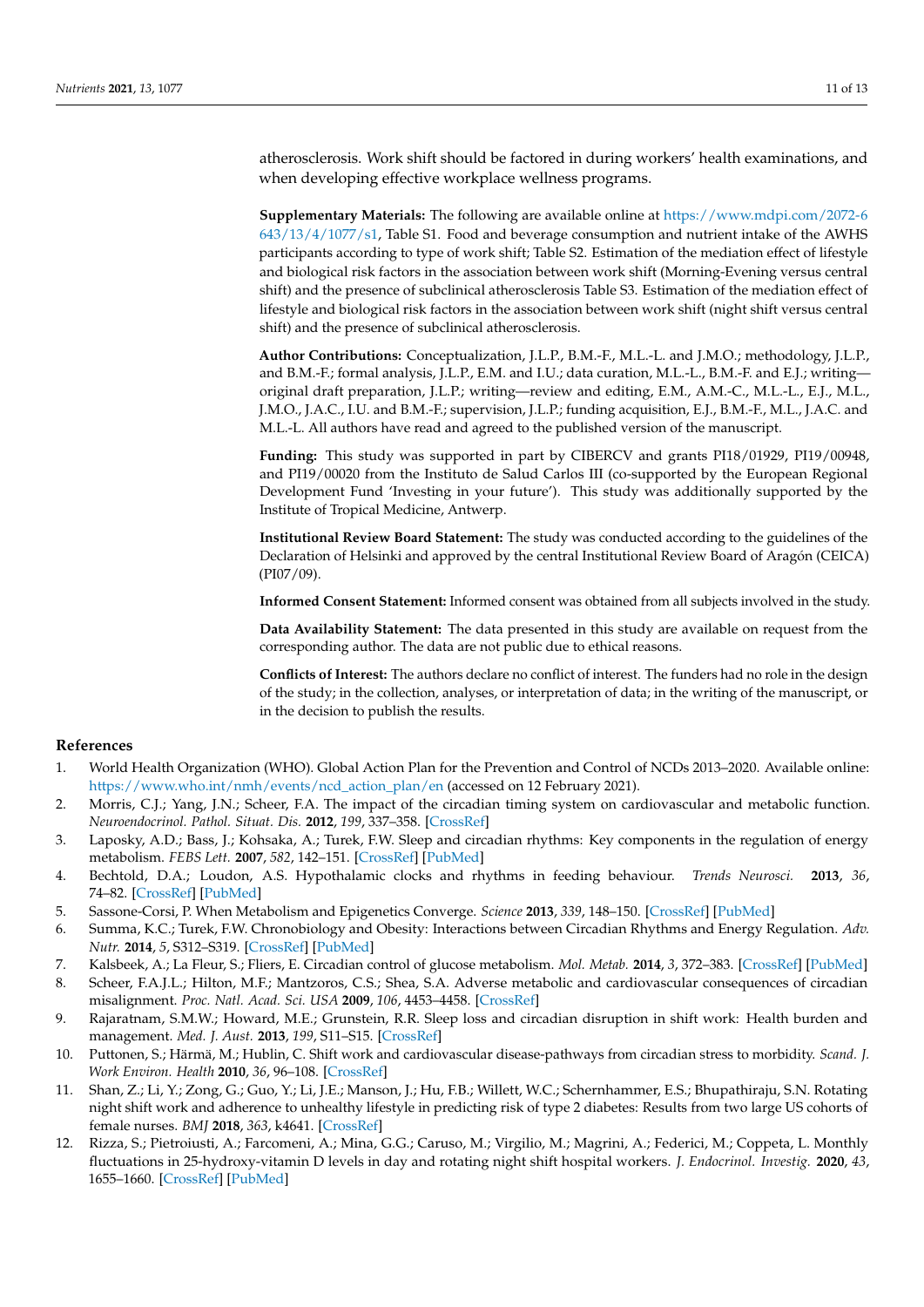- <span id="page-11-19"></span>13. Zoto, E.; Cenko, F.; Doci, P.; Rizza, S. Effect of night shift work on risk of diabetes in healthy nurses in Albania. *Acta Diabetol.* **2019**, *56*, 811–813. [\[CrossRef\]](http://doi.org/10.1007/s00592-019-01307-8) [\[PubMed\]](http://www.ncbi.nlm.nih.gov/pubmed/30877388)
- <span id="page-11-0"></span>14. Rizza, S.; Longo, S.; Piciucchi, G.; Romanello, D.; Mavilio, M.; Montagna, M.; Coppeta, L.; Martelli, E.; Magrini, A.; Federici, M. Carotid intimal medial thickness in rotating night shift is related to IL1beta/IL6 axis. *Nutr. Metab. Cardiovasc. Dis.* **2020**, *30*, 1826–1832. [\[CrossRef\]](http://doi.org/10.1016/j.numecd.2020.05.028) [\[PubMed\]](http://www.ncbi.nlm.nih.gov/pubmed/32665209)
- <span id="page-11-1"></span>15. Cheng, W.-J.; Härmä, M.; Ropponen, A.; Karhula, K.; Koskinen, A.; Oksanen, T. Shift work and physical inactivity: Findings from the Finnish Public Sector Study with objective working hour data. *Scand. J. Work Environ. Health* **2019**, *46*, 293–301. [\[CrossRef\]](http://doi.org/10.5271/sjweh.3868)
- 16. Kalmbach, D.A.; Fang, Y.; Arnedt, J.T.; Cochran, A.L.; Deldin, P.J.; Kaplin, A.I.; Sen, S. Effects of Sleep, Physical Activity, and Shift Work on Daily Mood: A Prospective Mobile Monitoring Study of Medical Interns. *J. Gen. Intern. Med.* **2018**, *33*, 914–920. [\[CrossRef\]](http://doi.org/10.1007/s11606-018-4373-2) [\[PubMed\]](http://www.ncbi.nlm.nih.gov/pubmed/29542006)
- <span id="page-11-20"></span>17. Liu, Q.; Shi, J.; Duan, P.; Liu, B.; Li, T.; Wang, C.; Li, H.; Yang, T.; Gan, Y.; Wang, X.; et al. Is shift work associated with a higher risk of overweight or obesity? A systematic review of observational studies with meta-analysis. *Int. J. Epidemiol.* **2018**, *47*, 1956–1971. [\[CrossRef\]](http://doi.org/10.1093/ije/dyy079)
- <span id="page-11-21"></span>18. Ramin, C.E.; Devore, E.; Wang, W.; Pierre-Paul, J.; Wegrzyn, L.R.; Schernhammer, E.S. Night shift work at specific age ranges and chronic disease risk factors. *Occup. Environ. Med.* **2015**, *72*, 100–107. [\[CrossRef\]](http://doi.org/10.1136/oemed-2014-102292)
- <span id="page-11-2"></span>19. Samhat, Z.; Attieh, R.; Sacre, Y. Relationship between night shift work, eating habits and BMI among nurses in Lebanon. *BMC Nurs.* **2020**, *19*, 1–6. [\[CrossRef\]](http://doi.org/10.1186/s12912-020-00412-2)
- <span id="page-11-3"></span>20. Laclaustra, M.; Casasnovas, J.A.; Fernandez-Ortiz, A.; Fuster, V.; Leon-Latre, M.; Jimenez-Borreguero, L.J.; Pocovi, M.; Hurtado-Roca, Y.; Ordovas, J.M.; Jarauta, E.; et al. Femoral and Carotid Subclinical Atherosclerosis Association with Risk Factors and Coronary Calcium: The AWHS Study. *J. Am. Coll. Cardiol.* **2016**, *67*, 1263–1274. [\[CrossRef\]](http://doi.org/10.1016/j.jacc.2015.12.056)
- <span id="page-11-4"></span>21. Fernández-Friera, L.; Peñalvo, J.L.; Fernández-Ortiz, A.; Ibañez, B.; López-Melgar, B.; Laclaustra, M.; Oliva, B.; Mocoroa, A.; Mendiguren, J.; Martínez de Vega, V.; et al. Prevalence, Vascular Distribution, and Multiterritorial Extent of Subclinical Atherosclerosis in a Middle-Aged Cohort: The PESA (Progression of Early Subclinical Atherosclerosis) Study. *Circulation* **2015**, *131*, 2104–2113. [\[CrossRef\]](http://doi.org/10.1161/CIRCULATIONAHA.114.014310)
- <span id="page-11-5"></span>22. Casasnovas, J.A.; Alcaide, V.; Civeira, F.; Guallar, E.; Ibanez, B.; Borreguero, J.J.; Laclaustra, M.; Leon, M.; Penalvo, J.L.; Ordovas, J.M.; et al. Aragon worker's health study-design and cohort description. *BMC Cardiovasc. Disord.* **2012**, *12*, 45. [\[CrossRef\]](http://doi.org/10.1186/1471-2261-12-45)
- <span id="page-11-6"></span>23. Muntendam, P.; McCall, C.; Sanz, J.; Falk, E.; Fuster, V. The BioImage Study: Novel approaches to risk assessment in the primary prevention of atherosclerotic cardiovascular disease—Study design and objectives. *Am. Heart J.* **2010**, *160*, 49–57. [\[CrossRef\]](http://doi.org/10.1016/j.ahj.2010.02.021)
- <span id="page-11-7"></span>24. Junyent, M.; Gilabert, R.; Zambon, D.; Pocovi, M.; Mallen, M.; Cofan, M.; Nunez, I.; Civeira, F.; Tejedor, D.; Ros, E. Femoral atherosclerosis in heterozygous familial hypercholesterolemia. influence of the genetic defect. *Atheroscler. Suppl.* **2008**, *9*, 32. [\[CrossRef\]](http://doi.org/10.1016/S1567-5688(08)70122-3)
- <span id="page-11-8"></span>25. Baber, U.; Mehran, R.; Sartori, S.; Schoos, M.M.; Sillesen, H.; Muntendam, P.; Garcia, M.J.; Gregson, J.; Pocock, S.; Falk, E.; et al. Prevalence, Impact and Predictive Value of Detecting Subclinical Coronary and Carotid Atherosclerosis in Asymptomatic Adults: The BioImage Study. *J. Am. Coll. Cardiol.* **2015**, *65*, 1065–1074. [\[CrossRef\]](http://doi.org/10.1016/j.jacc.2015.01.017)
- <span id="page-11-9"></span>26. Inaba, Y.; Chen, J.A.; Bergmann, S.R. Carotid plaque, compared with carotid intima-media thickness, more accurately predicts coronary artery disease events: A meta-analysis. *Atherosclerosis* **2012**, *220*, 128–133. [\[CrossRef\]](http://doi.org/10.1016/j.atherosclerosis.2011.06.044)
- <span id="page-11-10"></span>27. Friedewald, W.T.; Levy, R.I.; Fredrickson, D.S. Estimation of the Concentration of Low-Density Lipoprotein Cholesterol in Plasma, without use of the Preparative Ultracentrifuge. *Clin. Chem.* **1972**, *18*, 499–502. [\[CrossRef\]](http://doi.org/10.1093/clinchem/18.6.499) [\[PubMed\]](http://www.ncbi.nlm.nih.gov/pubmed/4337382)
- <span id="page-11-11"></span>28. Pearson, T.A.; Palaniappan, L.P.; Artinian, N.T.; Carnethon, M.R.; Criqui, M.H.; Daniels, S.R.; Fonarow, G.C.; Fortmann, S.P.; Franklin, B.A.; Galloway, J.M.; et al. American Heart Association Council on E, Prevention, American Heart Association Guide for Improving Cardiovascular Health at the Community Level, 2013 update: A scientific statement for public health practitioners, healthcare providers, and health policy makers. *Circulation* **2013**, *127*, 1730–1753. [\[PubMed\]](http://www.ncbi.nlm.nih.gov/pubmed/23519758)
- <span id="page-11-12"></span>29. James, I. Executive Summary of the Third Report of the National Cholesterol Education Program (NCEP) Expert Panel on Detection, Evaluation, and Treatment of High Blood Cholesterol in Adults (Adult Treatment Panel III). *JAMA* **2001**, *285*, 2486–2497.
- <span id="page-11-13"></span>30. Martin-Moreno, J.M.; Boyle, P.; Gorgojo, L.; Maisonneuve, P.; Fernandez-Rodriguez, J.C.; Salvini, S.; Willett, W.C. Development and Validation of a Food Frequency Questionnaire in Spain. *Int. J. Epidemiol.* **1993**, *22*, 512–519. [\[CrossRef\]](http://doi.org/10.1093/ije/22.3.512)
- <span id="page-11-14"></span>31. Fung, T.T.; McCullough, M.L.; Newby, P.K.; Manson, J.E.; Meigs, J.B.; Rifai, N.; Willett, W.C.; Hu, F.B. Diet-quality scores and plasma concentrations of markers of inflammation and endothelial dysfunction. *Am. J. Clin. Nutr.* **2005**, *82*, 163–173. [\[CrossRef\]](http://doi.org/10.1093/ajcn/82.1.163) [\[PubMed\]](http://www.ncbi.nlm.nih.gov/pubmed/16002815)
- <span id="page-11-15"></span>32. Martínez-González, M.A.; López-Fontana, C.; Varo, J.J.; Sánchez-Villegas, A.; Martinez, J.A. Validation of the Spanish version of the physical activity questionnaire used in the Nurses' Health Study and the Health Professionals' Follow-up Study. *Public Health Nutr.* **2005**, *8*, 920–927. [\[CrossRef\]](http://doi.org/10.1079/PHN2005745)
- <span id="page-11-16"></span>33. Ainsworth, B.E.; Haskell, W.L.; Whitt, M.C.; Irwin, M.L.; Swartz, A.M.; Strath, S.J.; O'Brien, W.L.; Bassett, D.R.; Schmitz, K.H.; Emplaincourt, P.O.; et al. Compendium of Physical Activities: An update of activity codes and MET intensities. *Med. Sci. Sports Exerc.* **2000**, *32* (Suppl. S9), S498–S516. [\[CrossRef\]](http://doi.org/10.1097/00005768-200009001-00009)
- <span id="page-11-17"></span>34. Pearl, J. Direct and indirect effects. In Proceedings of the 17th Conference on Uncertainty in Artificial Intelligence, Seattle, WA, USA, 2–5 August 2001; pp. 411–420.
- <span id="page-11-18"></span>35. Steen, J.; Loeys, T.; Moerkerke, B.; Vansteelandt, S. Medflex: An R Package for Flexible Mediation Analysis using Natural Effect Models. *J. Stat. Softw.* **2017**, *76*, 1–46. [\[CrossRef\]](http://doi.org/10.18637/jss.v076.i11)